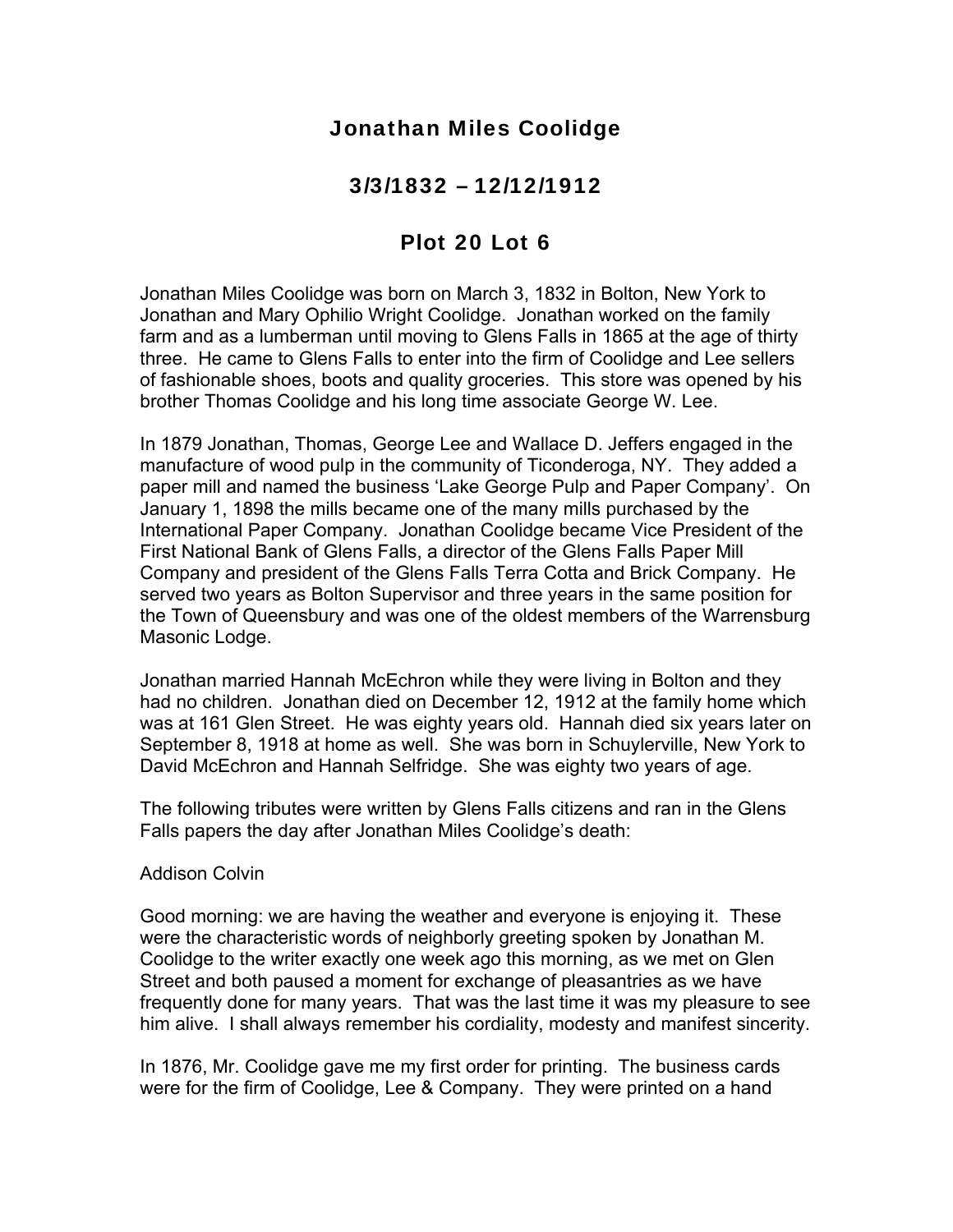press that cost \$6.00 and secondhand type was used. He said when he received and paid for them,"They are satisfactory." I have one of them now and do not believe, as I inspect the cards, an amateurish specimen of work, even at that time they would have been very satisfactory to anyone but Jonathan M. Coolidge.

He was my friend for more than fifty years. He was the friend of everyone, figuratively speaking. He was the only man I ever knew who really appeared interested when importuned promiscuously to dispense funds for the thousand and one opportunities submitted to a man who is generally credited with liberality in such directions.

In my early experiences there was more than one town in the County where the question first asked about a candidate for office was: 'How do the Coolidge's feel about the man's worth? Not is he a Democrat or Republican?'

To have lived eighty years in the same community, respected, honored and revered by all classes of citizens is a rich possession, more valuable than heritage, estates and titles. One of the substantial, influential, benevolent 'old guard' of the early history of Warren County has passed on to the life eternal. To recount his activities would necessitate a recital of every public movement and most commercial enterprises, as well as a review of political and municipal advancement, and public spirited, religious and charitable achievements of fifty years last past.

"Others will go more into detail and speak with greater fluency of this man whose smile possessed such warmth of fellowship, whose sincere interest in his friends was a benediction. No one has more respect for the memory of the deceased nor realizes with greater force the loss this community sustains by his inevitable departure for the abode which a life's work exceptional in all respects; has fitted him to enjoy to its full saturation.

There are faces whose radiation never lessens; individuals whose influence is never removed; temperaments that are always exemplary and characteristics that leave an indelible impress upon all time.

"Any one of these exceptional graces is written about in history. They are recorded in the great Book of Life and angel voices chant their praises. To possess all is not far removed from Divinity."

### S. B. Goodman

"In the passing from this life of Jonathan M. Coolidge, Glens Falls loses one of its best citizens, and one whose loss will be felt for years to come. He was a Christian gentleman in every sense of the word. For several years it has been my good fortune to be in close touch with him, not only in a business way, but in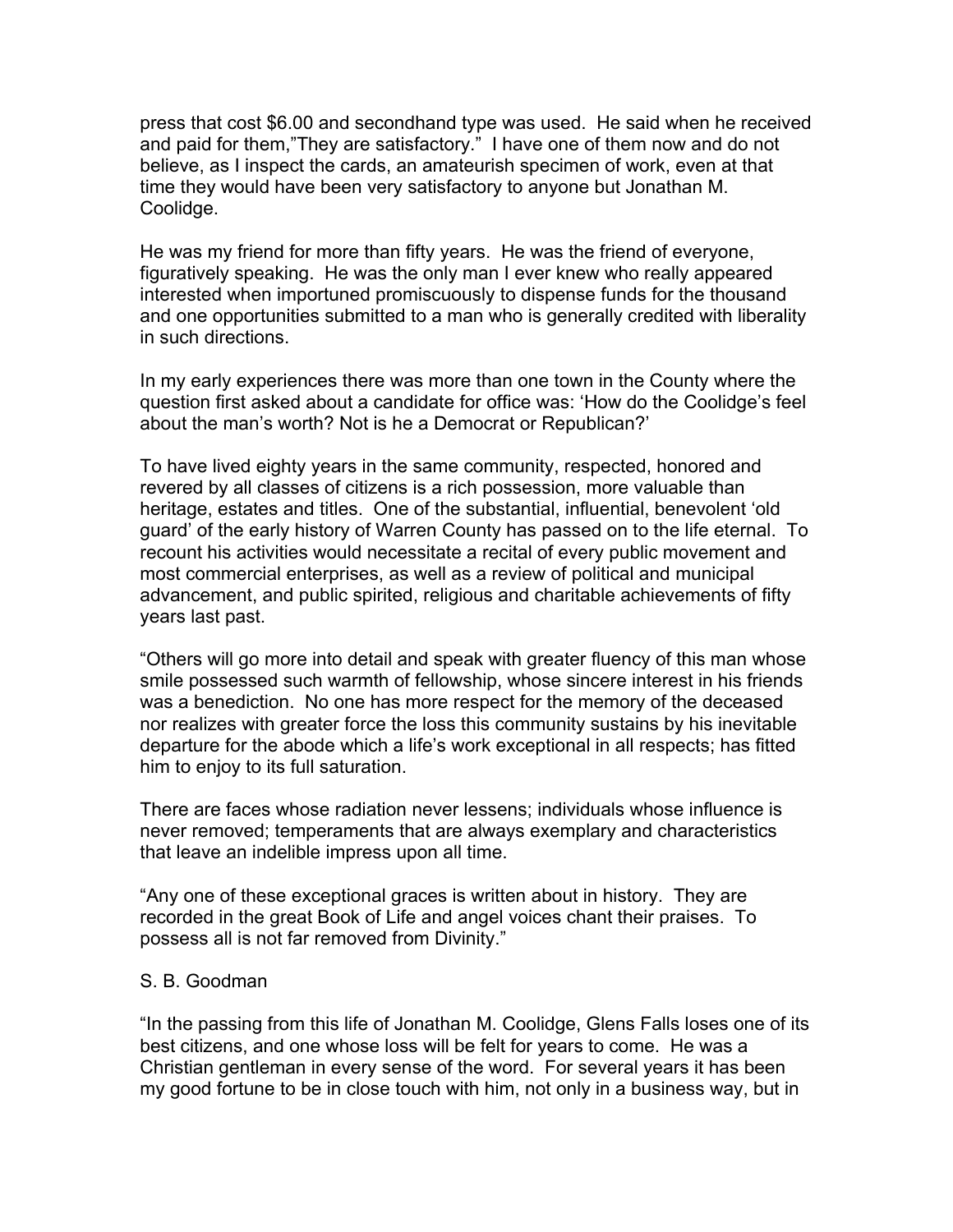his home life also, and never have I detected the slightest selfish act. Many times he has said to me, 'We must do as we would be done by'. The Golden Rule was his text for his life's sermon. Not long since, he said; 'When I come to my journeys end, if I can look back and see that I have made a few people happier, or their burden less hard to bear, I shall be satisfied. Personally, I feel that I have lost a friend whose place will never be filled."

### F. W. Wait

"Mr. Coolidge was certainly one of nature's noblemen – a kind and true friend. He had a most kindly disposition. In an acquaintance of many years I have owes found him true to the highest ideals in business and friendships."

#### B.B Fowler

"I have known Jonathan M. Coolidge over forty years and during some of those earlier years we were both engaged in the same line of work, only upon opposite corners of the street, therefore I may be able to speak of him from more than one standpoint. Everybody certainly admires a loving and generous nature. This eminently belonged to Mr. Coolidge for no occasion or opportunity prevented him from doing the right and generous act at all times. Some men are good but lacking patience. He timed every act with the greatest forbearance. Some men are just, but with too much riditry and tremor – he solved the problem while he held your hand in a hearty grasp and smiled as only men smile who think and do right throughout the busy hours of the day. His memory will be precious for he died as he lived in truth, trust and the square deal."

#### Henry Crandall

"Mr. Coolidge was one of our best citizens and his demise is a great loss to the community. I have known him for thirty years and have always found him to be straightforward and honorable in his business dealings, etc. The death of such a man is a great loss to any city or community."

Prepared by Wayne Wright, City Historian with information from the Glens Falls Times and Post Star newspapers